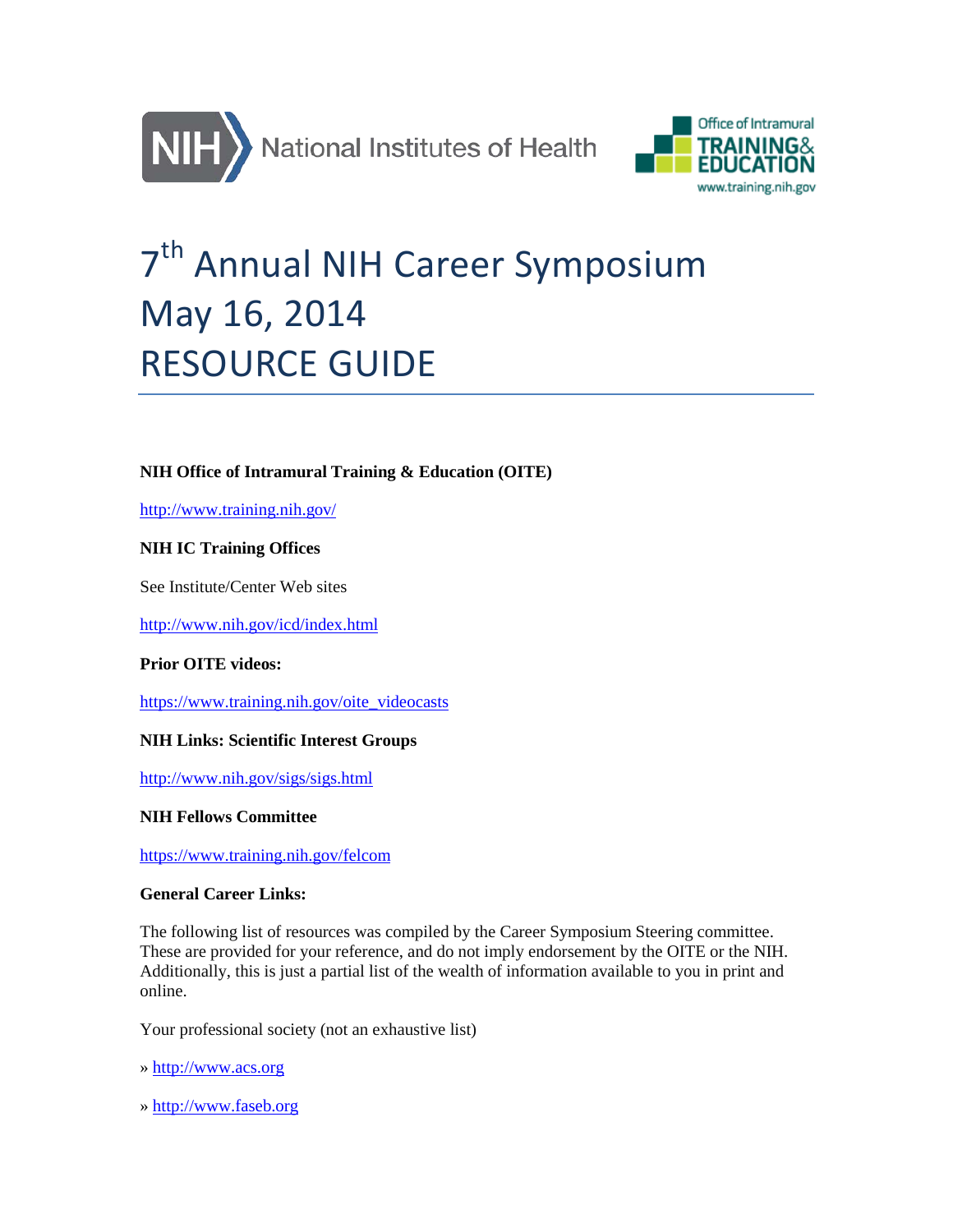- » [https://www.sdbonline.org](https://www.sdbonline.org/)
- » [http://www.toxicology.org](http://www.toxicology.org/)
- » [http://www.aacr.org](http://www.aacr.org/)
- » [http://www.sfn.org](http://www.sfn.org/)
- » [http://www.the-aps.org](http://www.the-aps.org/)
- » [http://www.healthra.org](http://www.healthra.org/)

BioSpace

[http://www.biospace.com](http://www.biospace.com/)

BioCareers

[http://www.biocareers.com](http://www.biocareers.com/)

The National Postdoctoral Association

<http://www.nationalpostdoc.org/>

Science Careers

<http://sciencecareers.sciencemag.org/>

Nature Jobs

<http://www.nature.com/naturejobs/index.html>

Columbia University Center for Career Education: Career Exploration for Ph.D.'s in STEM Disciplines

[http://www.careereducation.columbia.edu/resources/tipsheets/non-academic-career-options-phds](http://www.careereducation.columbia.edu/resources/tipsheets/non-academic-career-options-phds-sciences-engineering-and-mathematics)[sciences-engineering-and-mathematics](http://www.careereducation.columbia.edu/resources/tipsheets/non-academic-career-options-phds-sciences-engineering-and-mathematics)

LinkedIn

<http://www.linkedin.com/>

NIH Intramural Group on LinkedIn

[http://www.linkedin.com/groups?home=&gid=1404617&tr k=anet\\_ug\\_hm](http://www.linkedin.com/groups?home=&gid=1404617&tr%20k=anet_ug_hm)

# **Books and Articles**

(A selection of these available for NIH trainees to borrow from the OITE Library in Building 2)

*What Color is your Parachute* by Richard Bolles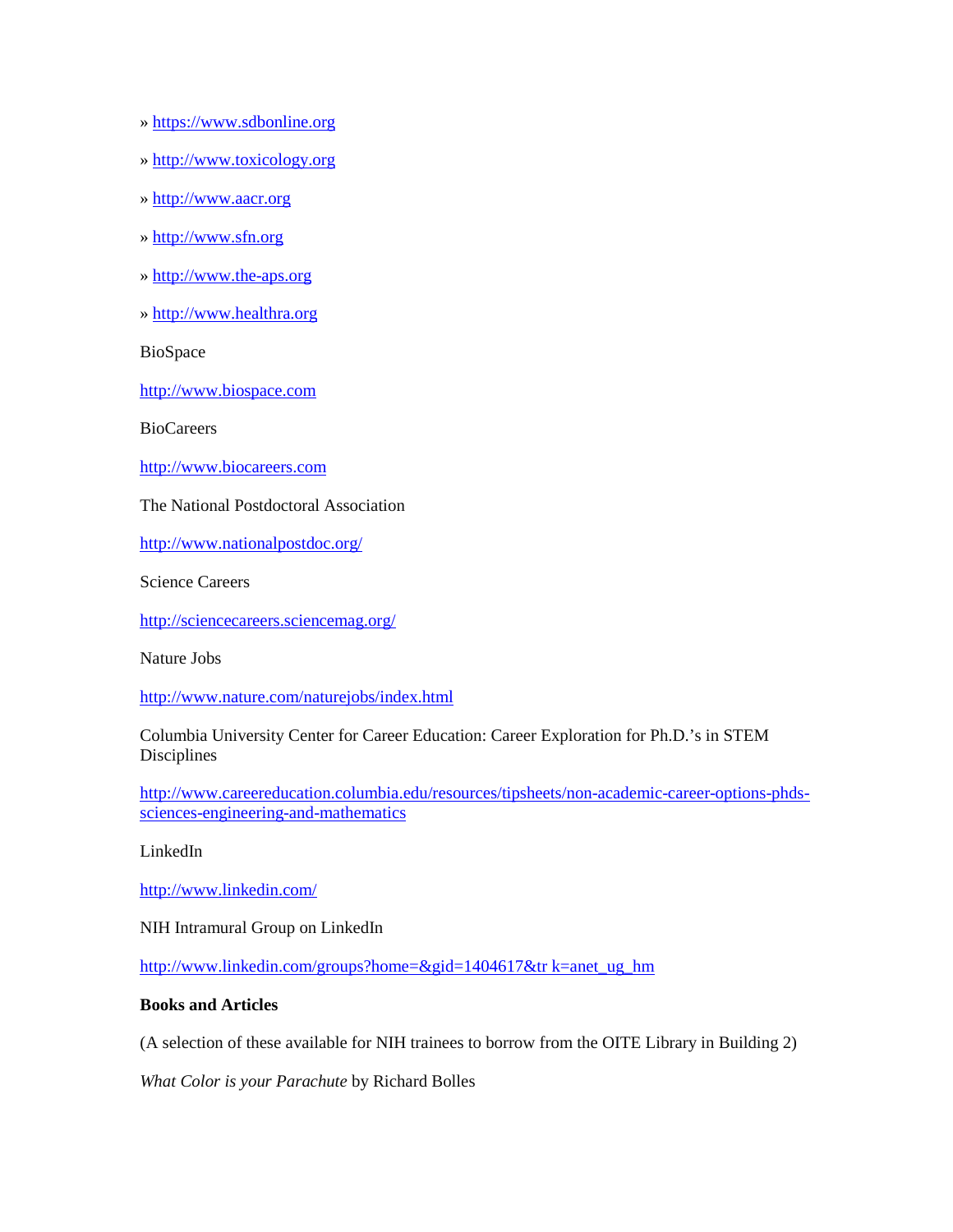*Do What You Are,* by Paul Tieger and Barbara Baron

*Alternative Careers in Science, Second Edition: Leaving the Ivory Tower* (Scientific Survival Skills) Editor: Cynthia Robbins-Roth

*Guide to Non-traditional Careers in Science* by Karen Young Kreeger

*Career Advice for Life Scientists Volumes I, II, and III*

Editor: Elizabeth Marincola (The American Society for Cell Biology)

*So What are You Going to Do With That?: Finding Careers Outside Academia* by Susan Basalla and Maggie Debelius.

*Putting Your Ph.D. to Work* by Peter Fiske

*Academic Scientists at Work: Navigating the Biomedical*

*Research Career* by Jeremy M. Boss and Susan H. Eckert

*Tomorrow's Professor: Preparing for Careers in Science and Engineering* by Rick Reis

*A Ph.D. is Not Enough!: A Guide to Survival in Science* by Peter J. Feibelman

*At the Helm* by Kathy Barker

Nature Biotechnology Careers and Recruitment article, "The missing piece to changing the University Culture"<http://www.nature.com/nbt/journal/v31/n10/full/nbt.2706.html>

## **Federal Government Jobs**

Presidential Management Fellows Program [http://www.pmf.gov](http://www.pmf.gov/)

US Patent and Trademark Office: Links to Jobs and Information on Patents, Trademarks and Intellectual Property<http://www.uspto.gov/>

FDA Hiring Initiative: Generic Drug User Fee Hiring [www.fda.gov/gdufahiring](https://mail.nih.gov/owa/redir.aspx?C=ofzgMWWa9U6kJRWTLcADsjrIazrNQ9EIUrM369IOjOu_K53irilNE3heqrDDzSMjIMS6JBGfTW4.&URL=http%3a%2f%2fwww.fda.gov%2fgdufahiring)

Center for Biologics Evaluation and Research (CBER), FDA [http://www.fda.gov/AboutFDA/CentersOffices/OfficeofMedicalProductsandTobacco/CBER/ucm](https://mail.nih.gov/owa/redir.aspx?C=ofzgMWWa9U6kJRWTLcADsjrIazrNQ9EIUrM369IOjOu_K53irilNE3heqrDDzSMjIMS6JBGfTW4.&URL=http%3a%2f%2fwww.fda.gov%2fAboutFDA%2fCentersOffices%2fOfficeofMedicalProductsandTobacco%2fCBER%2fucm103202.htm) [103202.htm](https://mail.nih.gov/owa/redir.aspx?C=ofzgMWWa9U6kJRWTLcADsjrIazrNQ9EIUrM369IOjOu_K53irilNE3heqrDDzSMjIMS6JBGfTW4.&URL=http%3a%2f%2fwww.fda.gov%2fAboutFDA%2fCentersOffices%2fOfficeofMedicalProductsandTobacco%2fCBER%2fucm103202.htm)

Working at FDA [http://www.fda.gov/AboutFDA/WorkingatFDA/default.htm](https://mail.nih.gov/owa/redir.aspx?C=ofzgMWWa9U6kJRWTLcADsjrIazrNQ9EIUrM369IOjOu_K53irilNE3heqrDDzSMjIMS6JBGfTW4.&URL=http%3a%2f%2fwww.fda.gov%2fAboutFDA%2fWorkingatFDA%2fdefault.htm)

US Public Health Service Scientist Professional Advisory Committee<http://usphs-scientist.org/>

NIH jobs [http://jobs.nih.gov](http://jobs.nih.gov/)

USAJOBS: Listings for Federal Government Jobs and Information on How to Apply [http://www.usajobs.gov](http://www.usajobs.gov/)

**Careers in Non-Profits**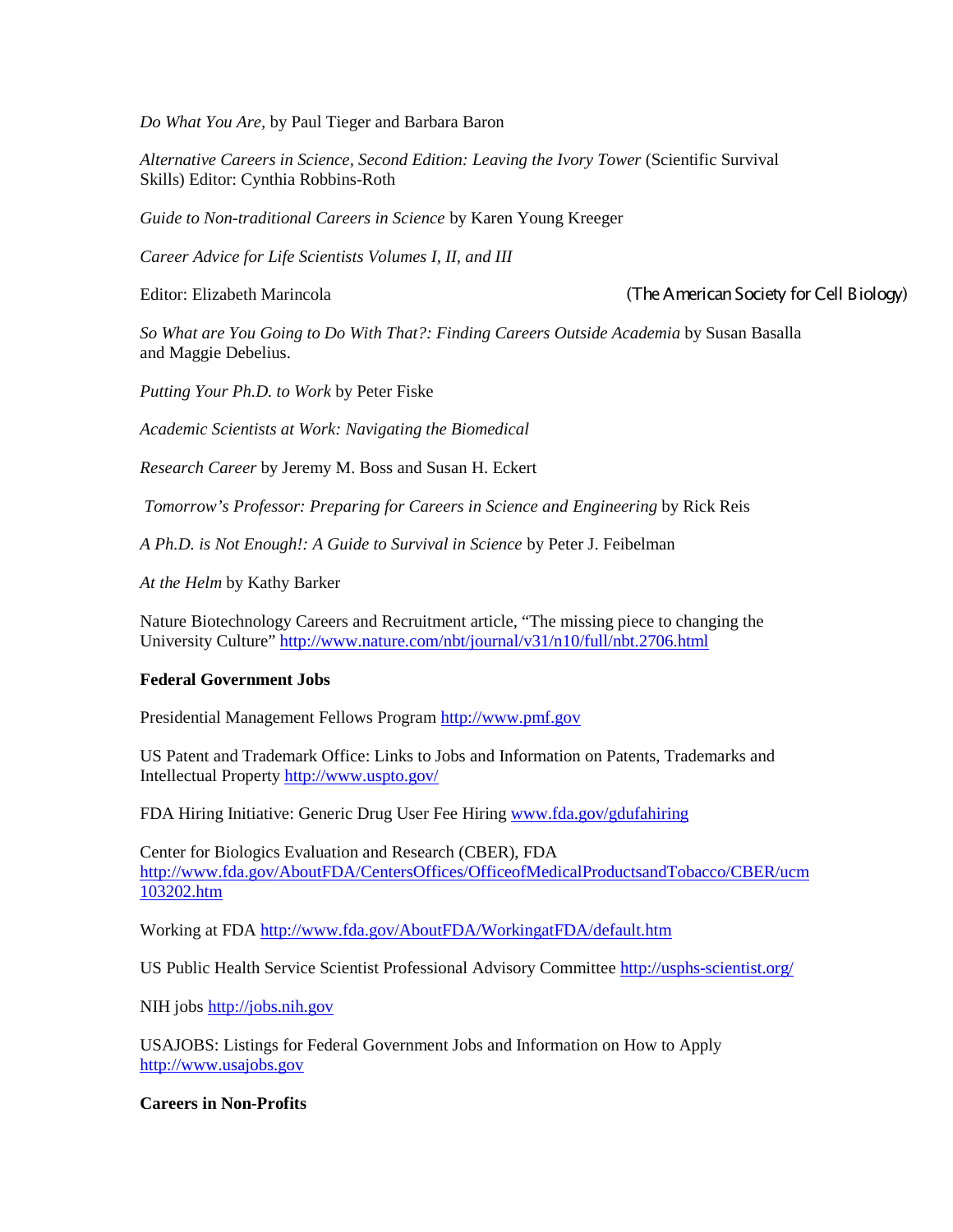Science Careers article: "Mastering your Ph.D.: Exploring Nonprofit Organizations" by Patricia Gosling

[http://sciencecareers.sciencemag.org/career\\_magazine/previous\\_issues/articles/2008\\_05\\_02/cared](http://sciencecareers.sciencemag.org/career_magazine/previous_issues/articles/2008_05_02/caredit.a0800065) [it.a0800065](http://sciencecareers.sciencemag.org/career_magazine/previous_issues/articles/2008_05_02/caredit.a0800065)

Science Careers article: "Public Health Goes Global" by Sarah Webb [http://sciencecareers.sciencemag.org/career\\_magazine/previous\\_issues/articles/2008\\_03\\_21/cared](http://sciencecareers.sciencemag.org/career_magazine/previous_issues/articles/2008_03_21/caredit.a0800041) [it.a0800041](http://sciencecareers.sciencemag.org/career_magazine/previous_issues/articles/2008_03_21/caredit.a0800041)

American Physiological Society: Policy Action Center and Advocacy [http://gm6](http://gm6-aps.syscomservices.com/ContentConversion3/pa/resources/public15006.htm) [aps.syscomservices.com/ContentConversion3/pa/resources/public15006.htm](http://gm6-aps.syscomservices.com/ContentConversion3/pa/resources/public15006.htm)

American Public Health Association: Advocacy and Policy <http://www.apha.org/advocacy/activities/>

Association of Fundraising Professionals <http://www.afpnet.org/>

NASA Science: Education and Public Outreach

<http://science.nasa.gov/researchers/education-public-outreach/>

European Southern Observatory Science Outreach Network <http://www.eso.org/public/outreach/eson/>

AAAS Public Outreach Overview

[http://communicatingscience.aaas.org/PublicOutreach/ Pages/default.aspx](http://communicatingscience.aaas.org/PublicOutreach/%20Pages/default.aspx)

National Grants Management Association (NGMA)

<http://www.ngma.org/>

Grant Management Training for Nonprofit Applicants and Recipients <http://www.epa.gov/ogd/training/>

Grant Writing and Grants Management Training Work- shops & Seminars <http://grantwritingusa.com/>

Jobs in Non-profits

<http://www.idealist.org/>

#### **Communication of Science**

Bright Hub article: "Careers in Medical Writing" by N Nayab <http://www.brighthub.com/office/career-planning/articles/85914.aspx>

Science Careers article: "Working as a Medical Writer" by Sarah Webb [http://angelakwiatek.com/blog/wp-content/uploads/2010/12/Working-as-a-Medical-Writer-](http://angelakwiatek.com/blog/wp-content/uploads/2010/12/Working-as-a-Medical-Writer-Science-Careers-Biotech-Pharmaceutical-Faculty-Postdoc-jobs-on-Science-Careers.pdf)[Science-Careers-Biotech-Pharmaceutical-Faculty-Postdoc-jobs-on-Science-Careers.pdf](http://angelakwiatek.com/blog/wp-content/uploads/2010/12/Working-as-a-Medical-Writer-Science-Careers-Biotech-Pharmaceutical-Faculty-Postdoc-jobs-on-Science-Careers.pdf)

Nature Jobs blog: "Getting an internship in Science Journalism" posted by Catherine de Lange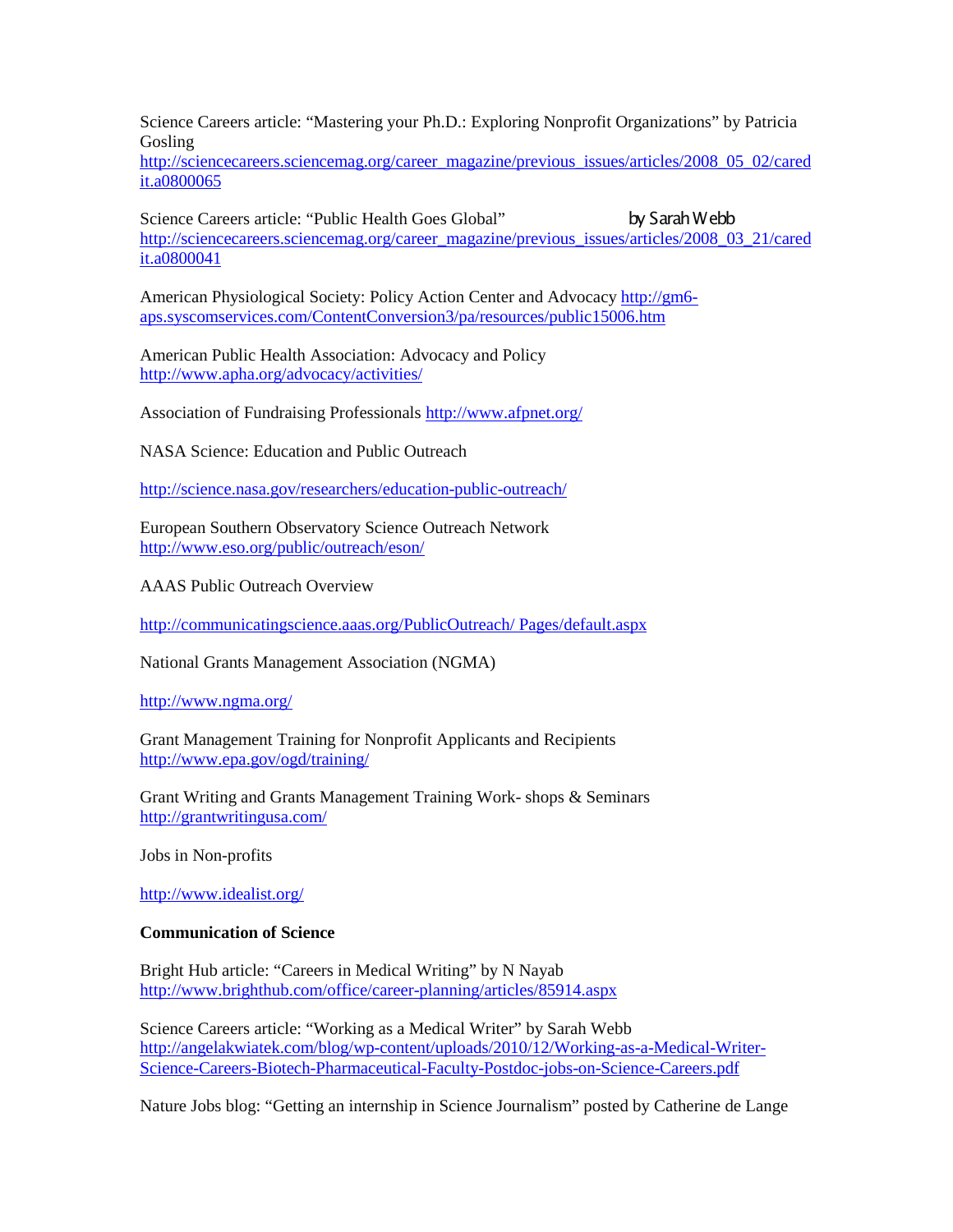<http://blogs.nature.com/naturejobs/2013/01/28/getting-an-internship-in-science-journalism>

Nature Network forum: "Transitioning into scientific journalism" <http://network.nature.com/groups/askthenatureeditor/forum/topics/978>

Science Careers article: "Careers in Science Broadcasting: Mastering Science Broadcasting" by Nick Russell, Richard Scrase

[http://sciencecareers.sciencemag.org/career\\_magazine/previous\\_issues/articles/2001\\_12\\_](http://sciencecareers.sciencemag.org/career_magazine/previous_issues/articles/2001_12_07/nodoi.15033791684781849385) [07/nodoi.15033791684781849385](http://sciencecareers.sciencemag.org/career_magazine/previous_issues/articles/2001_12_07/nodoi.15033791684781849385)

Science Careers article: "Breaking into the Media – Do You Need Formal Training?" by Elisabeth Pain [http://sciencecareers.sciencemag.org/career\\_magazine/previous\\_issues/articles/2004\\_05\\_20/nodo](http://sciencecareers.sciencemag.org/career_magazine/previous_issues/articles/2004_05_20/nodoi.8493306563875735311) [i.8493306563875735311](http://sciencecareers.sciencemag.org/career_magazine/previous_issues/articles/2004_05_20/nodoi.8493306563875735311)

AAAS Public Outreach Overview [http://communicatingscience.aaas.org/PublicOutreach/](http://communicatingscience.aaas.org/PublicOutreach/%20Pages/default.aspx)  [Pages/default.aspx](http://communicatingscience.aaas.org/PublicOutreach/%20Pages/default.aspx)

The American Medical Writer's Association [http://www.amwa.org](http://www.amwa.org/)

The National Association of Science Writers (additionally look for DC chapter) [http://www.nasw.org](http://www.nasw.org/)

Council of Science Editors [http://www.councilscienceeditors.org](http://www.councilscienceeditors.org/)

AAAS Mass Media Science and Engineering Fellows Program <http://www.aaas.org/programs/education/MassMedia/>

## **Academic-General**

Carnegie Foundation for the Advancement of Teaching <http://www.carnegiefoundation.org/>

HigherEdJobs: Listings for Faculty, Administrative and Executive Jobs in Higher Education

<http://www.higheredjobs.com/>

Academic360: Academic Job Hunting Resources

<http://www.academic360.com/>

Academic Careers Online: Listings for Teaching, Education, Research and Professional Jobs <http://www.academiccareers.com/>

Academic Keys: Listings for Academic Jobs <http://academickeys.com/>

The Chronicle of Higher Education: Information and Jobs for Faculty and Administrators <http://chronicle.com/section/Home/5>

Academic Employment Network: Primary, Secondary, and University Jobs and Resources <http://www.academploy.com/>

#### **Tenure-Track Careers**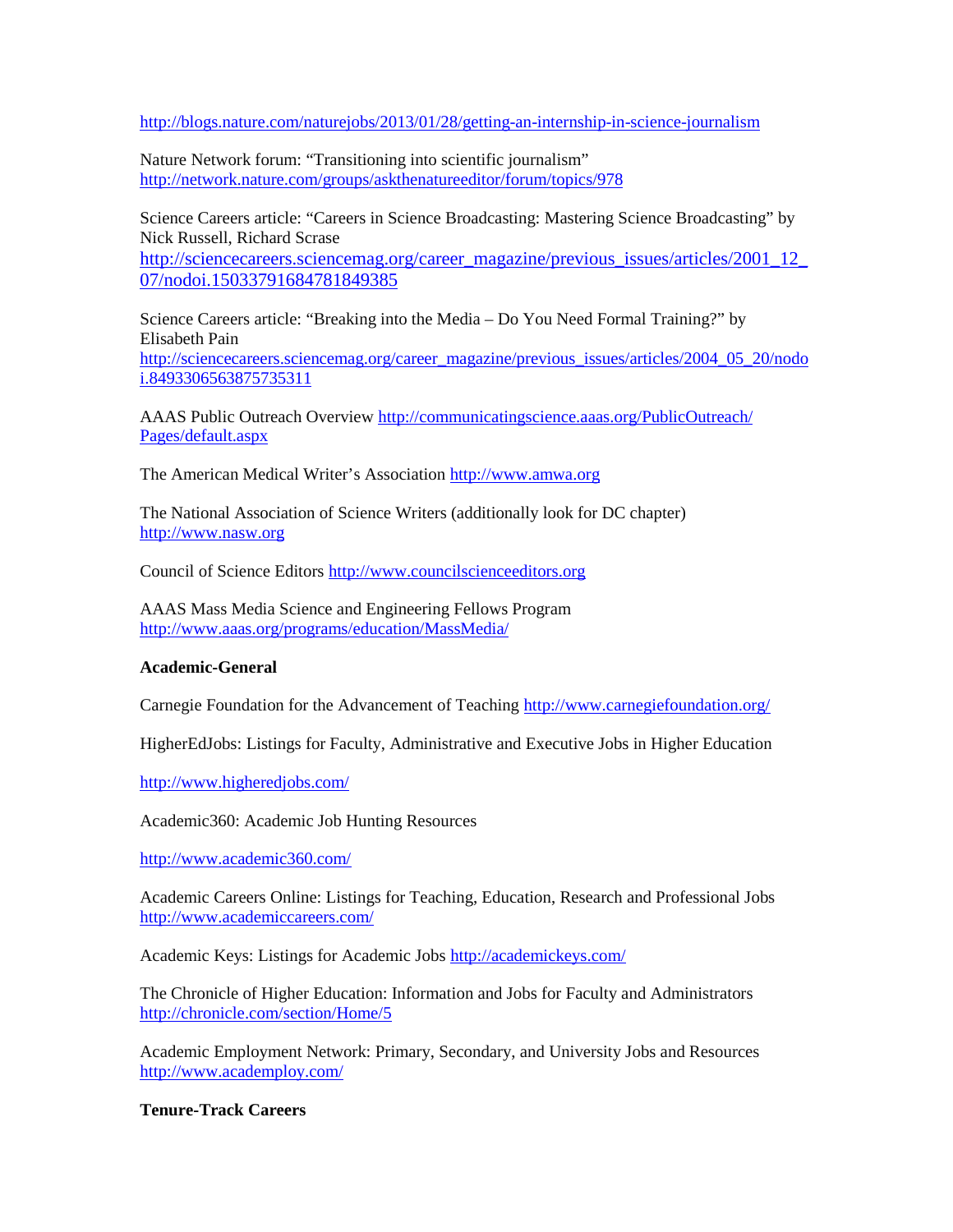HHMI Book: *Making the Right Moves: A Practical Guide to Scientific Management for Postdocs and New Faculty* [http://www.hhmi.org/resources/labmanagement/moves. html](http://www.hhmi.org/resources/labmanagement/moves.%20html)

The American Society for Cell Biology Booklet: *How To Get a Teaching Job at a Primarily Undergraduate Institution* <http://www.ascb.org/newsfiles/teaching.pdf>

The American Society for Cell Biology Booklet: *Life Sciences Research and Teaching: Strategies for a Successful Job Hunt* <http://www.ascb.org/newsfiles/jobhunt.pdf>

NIH Office of Extramural Research Grant Application Basics [http://grants.nih.gov/grants/grant\\_basics.htm](http://grants.nih.gov/grants/grant_basics.htm)

#### **Non-TenureTrack Academics and Government**

Science Careers article: "The Incredible Shrinking Tenure Track" by Beryl Lieff Benderly [http://sciencecareers.sciencemag.org/career\\_magazine/previous\\_issues/articles/2004\\_07\\_02/nodo](http://sciencecareers.sciencemag.org/career_magazine/previous_issues/articles/2004_07_02/nodoi.17522077037716206232) [i.17522077037716206232](http://sciencecareers.sciencemag.org/career_magazine/previous_issues/articles/2004_07_02/nodoi.17522077037716206232)

The Chronicle of Higher Education article: "Negotiating the Non-Tenure Track" by Cathy Trower [http://chronicle.com/article/Negotiating-the-Non-](http://chronicle.com/article/Negotiating-the-Non-%20Tenure/45495/) Tenure/45495/

American Association of American University Professors Report: Status of Non-Tenure Track Facult[y http://www.aaup.org/AAUP/comm/rep/nontenuretrack.htm](http://www.aaup.org/AAUP/comm/rep/nontenuretrack.htm)

NIH Staff Scientist Appointment Guidelines <http://sourcebook.od.nih.gov/prof-desig/staff-sci.htm>

UC Berkeley News Center: "Ph.D. students rethink the tenure track, scope out non-academic jobs" by Yasmin Anwar<http://newscenter.berkeley.edu/2013/03/20/beyond-academia/>

Adjunct Nation: Resources and Jobs for Temporary Faculty [http://www.adjunctadvocate.com](http://www.adjunctadvocate.com/)

The Association of Biomedical Resource Facilities [http://www.abrf.org](http://www.abrf.org/)

#### **Careers in Teaching and Public Outreach**

Science Careers article: "Teaching Postdocs: An Alternative Approach to An Academic Career" by Paula Lemons

[http://sciencecareers.sciencemag.org/career\\_magazine/previous\\_issues/articles/2001\\_10\\_05/nodo](http://sciencecareers.sciencemag.org/career_magazine/previous_issues/articles/2001_10_05/nodoi.15973244409339441580) [i.15973244409339441580](http://sciencecareers.sciencemag.org/career_magazine/previous_issues/articles/2001_10_05/nodoi.15973244409339441580)

Science Careers article: "Scientists in Educational Outreach" by Charles Boulakia [http://sciencecareers.sciencemag.org/career\\_magazine/previous\\_issues/articles/2000\\_04\\_07/nodo](http://sciencecareers.sciencemag.org/career_magazine/previous_issues/articles/2000_04_07/nodoi.11637012915855679387) [i.11637012915855679387](http://sciencecareers.sciencemag.org/career_magazine/previous_issues/articles/2000_04_07/nodoi.11637012915855679387)

Nature Jobs article: "A Career at the Museum" by Ricki Lewis <http://www.nature.com/naturejobs/science/articles/10.1038/nj7175-218a>

Great Teacher: Resources and Information for the Education Field <http://www.greatteacher.net/>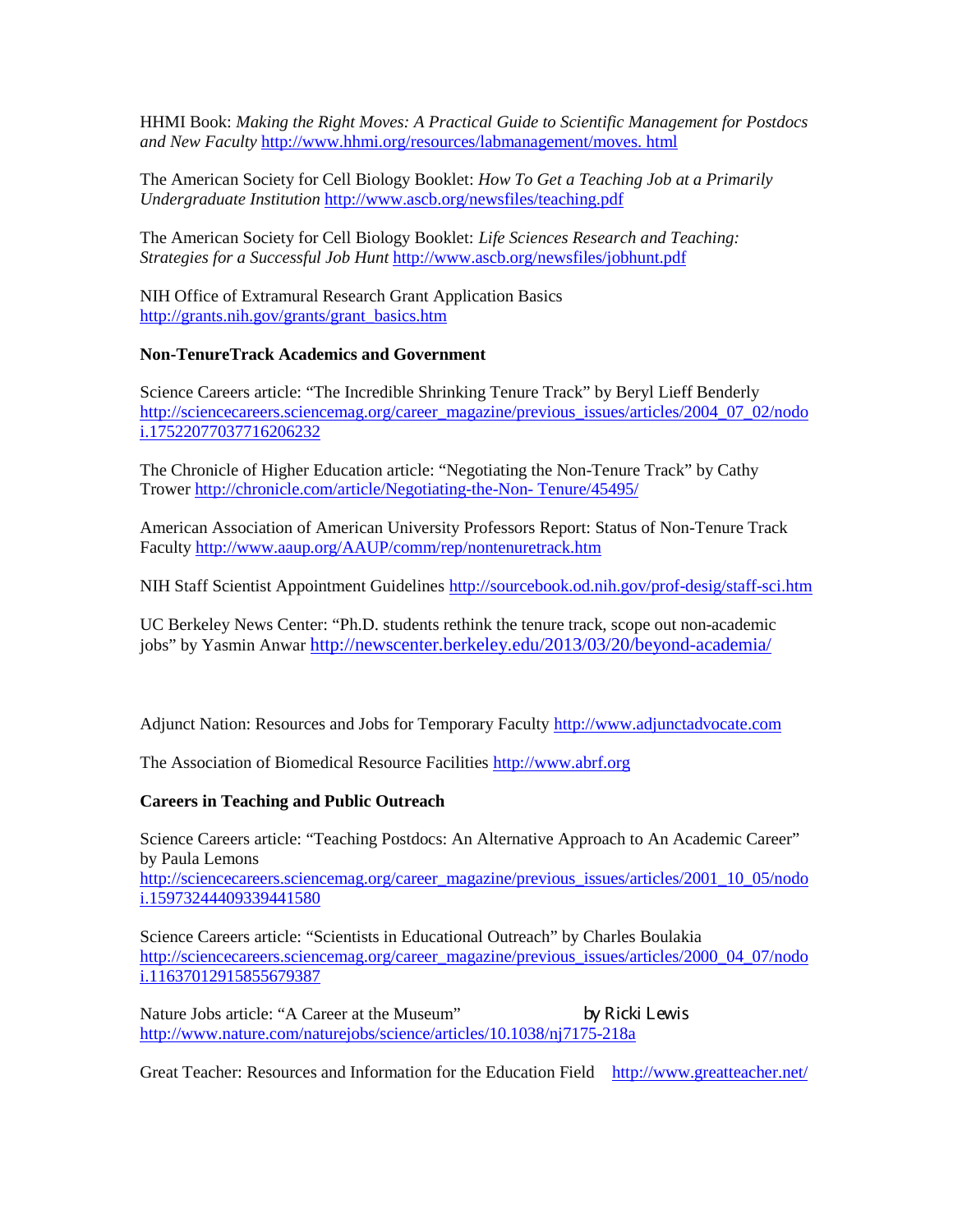NIH Office of Science Education [http://science.education.nih.gov/home2.nsf/feature/index. htm](http://science.education.nih.gov/home2.nsf/feature/index.%20htm)

<http://www.teachforamerica.org/>

Teach for America: Help Ensure Educational Opportunity for All

National Education Association (NEA) <http://www.nea.org/>

# **Careers in Policy**

*Beyond Sputnik: U.S. Science Policy in the Twenty-First Century* by Homer A. Neal, Tobin L. Smith, and Jennifer B. McCormick

Resource for the Beyond Sputnik Book <http://www.science-policy.net/>

Issues in Science and Technology Newsletter <http://www.issues.org/>

Science Careers: Science Policy Career Resources [http://sciencecareers.sciencemag.org/career\\_magazine/previous\\_issues/articles/2003\\_02\\_07/nodo](http://sciencecareers.sciencemag.org/career_magazine/previous_issues/articles/2003_02_07/nodoi.16094040000688706268) [i.16094040000688706268](http://sciencecareers.sciencemag.org/career_magazine/previous_issues/articles/2003_02_07/nodoi.16094040000688706268)

U.S. Office of Science and Technology Policy <http://www.ostp.gov/>

US House of Representatives Committee on Science and Technology <http://science.house.gov/>

Science and Development Network <http://www.scidev.net/en/>

AAAS Federal R&D Budget: Science and Policy Programs <http://www.aaas.org/spp/rd/>

FASEB Science Policy Resources and Links [http://www.faseb.org/Policy-and-Government-](http://www.faseb.org/Policy-and-Government-Affairs/Science-Policy-Issues.aspx)[Affairs/Science-Policy-Issues.aspx](http://www.faseb.org/Policy-and-Government-Affairs/Science-Policy-Issues.aspx)

AAAS Science and Policy Blog Alerts

<http://blogs.aaas.org/blogs/spppolicyalert/> (requires AAAS membership)

AAAS ScienceInsider: Breaking News and Analysis from the World of Science Policy <http://news.sciencemag.org/scienceinsider/> (requires AAAS membership)

Christine Mirzayan Science & Technology Policy Graduate Fellowship Program <http://sites.nationalacademies.org/pga/policyfellows/>

AAAS Science & Technology Policy Fellowships <http://fellowships.aaas.org/>

National Human Genome Research Institute: Genetics and Public Policy Fellowship <http://www.genome.gov/10003979>

The Intersection Blog: "Policy Fellowships for Scientists and Engineers" by Sheril Kirshenbaum [http://blogs.discovermagazine.com/intersection/2009/04/09/policy-fellowships-for-scientists](http://blogs.discovermagazine.com/intersection/2009/04/09/policy-fellowships-for-scientists-engineers/)[engineers/](http://blogs.discovermagazine.com/intersection/2009/04/09/policy-fellowships-for-scientists-engineers/)

FDA Office of Policy Internships [http://www.fda.gov/AboutFDA/WorkingatFDA/FellowshipInternshipGraduateFacultyPrograms/](https://mail.nih.gov/owa/redir.aspx?C=ofzgMWWa9U6kJRWTLcADsjrIazrNQ9EIUrM369IOjOu_K53irilNE3heqrDDzSMjIMS6JBGfTW4.&URL=http%3a%2f%2fwww.fda.gov%2fAboutFDA%2fWorkingatFDA%2fFellowshipInternshipGraduateFacultyPrograms%2fOfficeofPolicyandPlanningInternshipProgram%2fdefault.htm)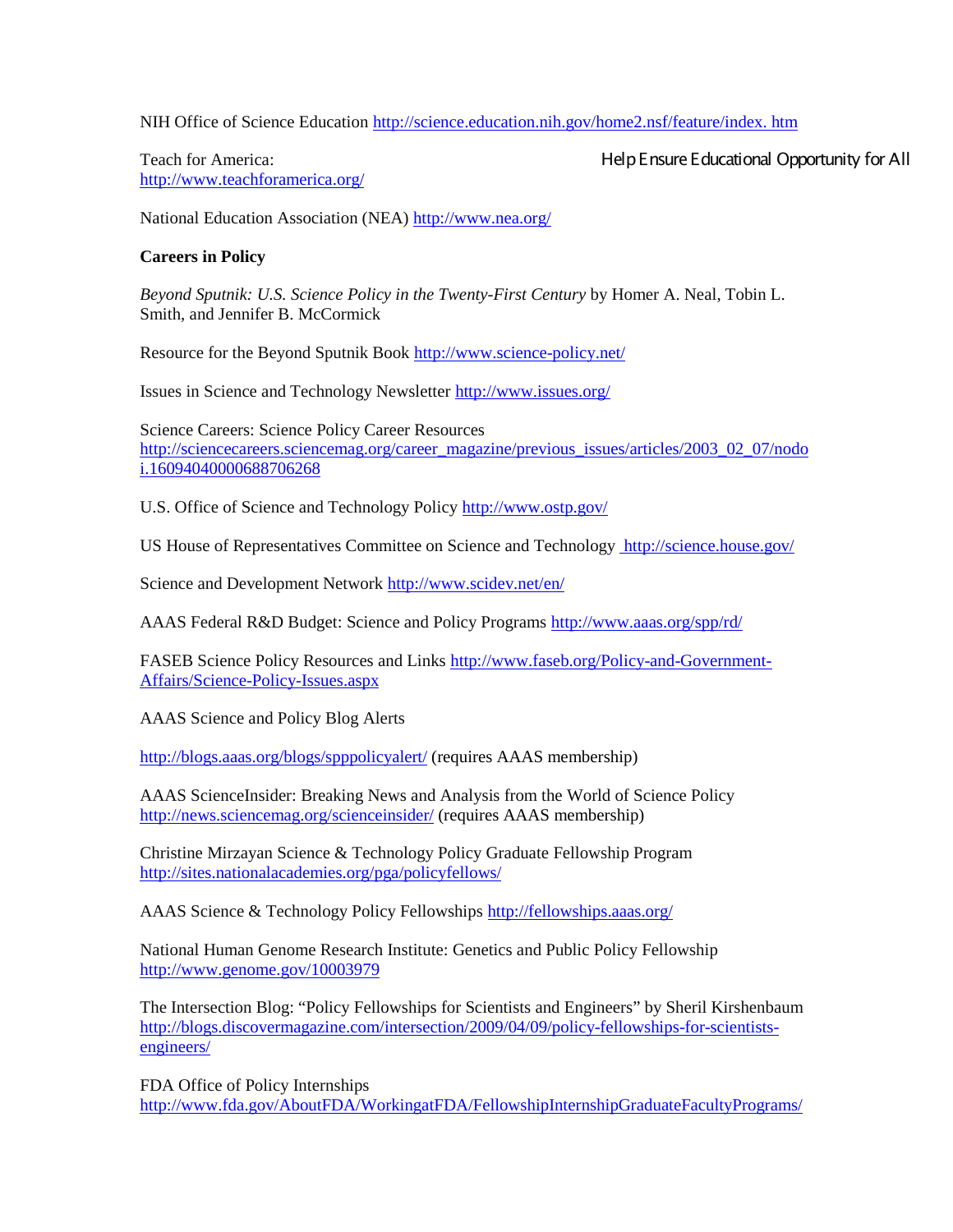### OfficeofPolicyandPlanningInternshipProgram/default.htm

FASEB Online Career Center [http://careers.faseb.org/home/index.cfm?site\\_id=521](http://careers.faseb.org/home/index.cfm?site_id=521)

Research!America <http://www.researchamerica.org/>

#### **Industry Careers at the Bench**

Science Careers article: "Academia or Industry: Finding the Right Fit" by Election 2. [http://sciencecareers.sciencemag.org/career\\_magazine/previous\\_issues/articles/2009\\_05\\_22/cared](http://sciencecareers.sciencemag.org/career_magazine/previous_issues/articles/2009_05_22/caredit.a0900066) [it.a0900066](http://sciencecareers.sciencemag.org/career_magazine/previous_issues/articles/2009_05_22/caredit.a0900066)

Science Careers article: "Mythbusting for Academics: Considering a Job in Biotech/Pharma" by Emma Hitt [http://sciencecareers.sciencemag.org/career\\_magazine/previous\\_issues/articles/2010\\_04\\_23/scien](http://sciencecareers.sciencemag.org/career_magazine/previous_issues/articles/2010_04_23/science.opms.r1000088) [ce.opms.r1000088](http://sciencecareers.sciencemag.org/career_magazine/previous_issues/articles/2010_04_23/science.opms.r1000088)

BioSpace article: "What to Expect During a Structured Interview for a Research Scientist Position[" http://www.biospace.com/news\\_story.aspx?NewsEntityId=166186](http://www.biospace.com/news_story.aspx?NewsEntityId=166186)

## **Careers Away from the Bench**

Science Careers Tools and Tips: "Finding Your Way: Careers Away from the Bench"

[http://images.sciencecareers.org/pdf/tools\\_tips/outreach/careers-away-from-the-bench.pdf](http://images.sciencecareers.org/pdf/tools_tips/outreach/careers-away-from-the-bench.pdf)

## **Medical Device Sales**

Medical Device Sales Recruiter: Tips and Quips [http://www.phcconsulting.com/WordPress/category/ medical-device-sales/medical-device-sales](http://www.phcconsulting.com/WordPress/category/%20medical-device-sales/medical-device-sales-recruitment/)[recruitment/](http://www.phcconsulting.com/WordPress/category/%20medical-device-sales/medical-device-sales-recruitment/)

All Health Care article: "Pharma, Biotech, Medical-Device Sales: Which is for You?" by Megan Malugani [http://allhealthcare.monster.com/training/articles/2975-](http://allhealthcare.monster.com/training/articles/2975-%20pharma-biotech-medical-device-sales-which-is-for-you-) pharma-biotech-medical[device-sales-which-is-for-you-](http://allhealthcare.monster.com/training/articles/2975-%20pharma-biotech-medical-device-sales-which-is-for-you-)

Medical Devices Business Review: News, Comment, and Industry Information <http://www.medicaldevices-business-review.com/>

#### **Market Research**

QuickMBA: Marketing Research Information <http://www.quickmba.com/marketing/research/>

All About Market Research: Resources and Information about Pharmaceutical Market Research <http://www.allaboutmarketresearch.com/pharma.htm>

## **Program Management**